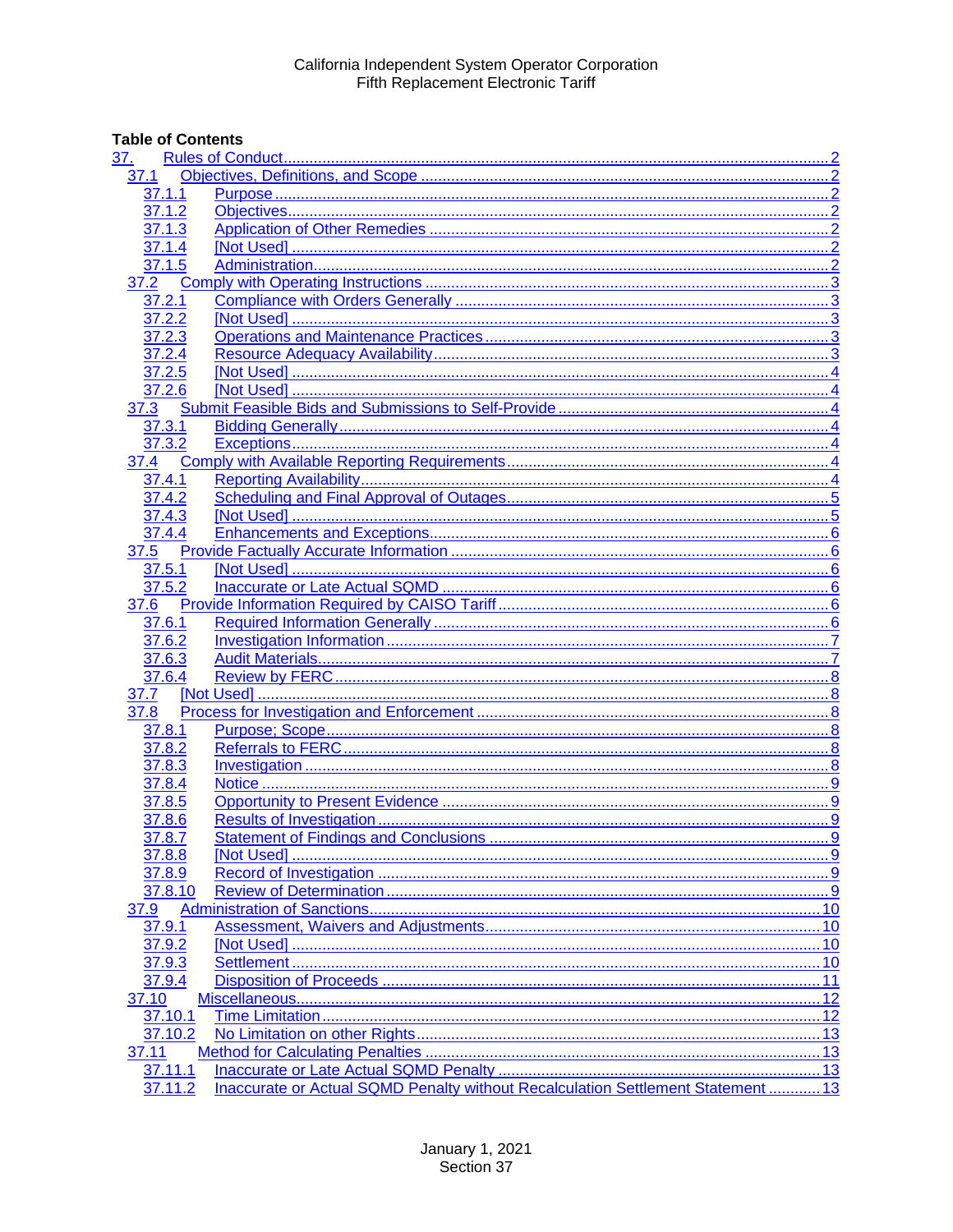#### <span id="page-1-0"></span>**37. Rules of Conduct**

# <span id="page-1-1"></span>**37.1 Objectives, Definitions, and Scope**

#### <span id="page-1-2"></span>**37.1.1 Purpose**

Section 37 sets forth the guiding principles for participation in the markets administered by the CAISO. The specified Rules of Conduct are intended to provide fair notice to Market Participants of the conduct expected of them, to provide an environment in which all parties may participate on a fair and equal basis, to redress instances of gaming and other instances of anticompetitive behavior, and thereby to foster confidence of Market Participants, ratepayers and the general public in the proper functioning of the CAISO markets.

#### <span id="page-1-3"></span>**37.1.2 Objectives**

The objectives of this CAISO Tariff are to:

- (a) Provide clear Rules of Conduct specifying the behavior expected of Market Participants; and
- (b) Establish in advance the Sanctions and other potential consequences for violation of the specified Rules of Conduct.

# <span id="page-1-4"></span>**37.1.3 Application of Other Remedies**

The activities and remedies authorized under this Section 37 are in addition to any other actions or relief that may be available to the CAISO elsewhere in the CAISO Tariff or under law, regulation or order. Nothing in this Section 37 limits or should be construed to limit the right of the CAISO to take action or seek relief otherwise available to it, and such action or relief may be pursued in addition to the action or relief specified in this Section 37.

#### <span id="page-1-5"></span>**37.1.4 [Not Used]**

#### <span id="page-1-6"></span>**37.1.5 Administration**

The CAISO shall administer the following Rules of Conduct specified herein: Section 37.4.1, Section 37.4.2, Section 37.5.2, Section 37.6.1, Section 37.6.2, and Section 37.6.3. FERC shall administer the following Rules of Conduct specified herein: Section 37.2.1, Section 37.2.3, Section 37.2.4, and Section 37.3.1.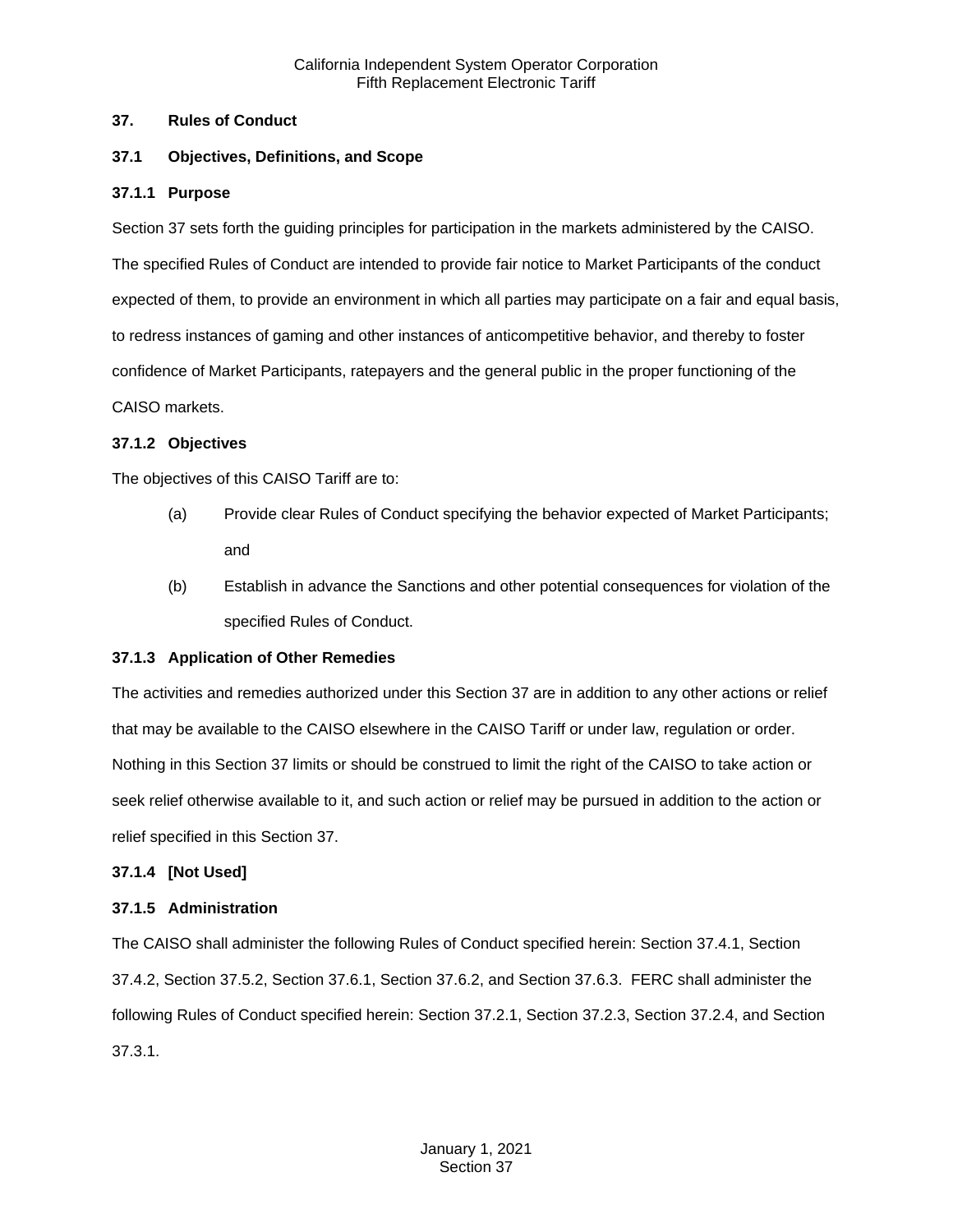# <span id="page-2-0"></span>**37.2 Comply with Operating Instructions**

# <span id="page-2-1"></span>**37.2.1 Compliance with Orders Generally**

# **37.2.1.1 Expected Conduct**

Market Participants must comply with Operating Instructions issued by the CAISO as authorized under the CAISO Tariff. Deviation from an ADS Dispatch Instruction shall not constitute a violation of this Section 37.2.1.1. A Market Participant's failure to obey an Operating Instruction containing multiple instructions to address a specific operating condition will result in a single violation of Section 37.2. If some limitation prevents the Market Participant from fulfilling the action requested by the CAISO then the Market Participant must promptly and directly communicate the nature of any such limitation to the CAISO, pursuant to Section 4.2.1.

# **37.2.1.2 [Not Used]**

# <span id="page-2-2"></span>**37.2.2 [Not Used]**

**37.2.2.1 [Not Used]**

**37.2.2.2 [Not Used]**

# <span id="page-2-3"></span>**37.2.3 Operations and Maintenance Practices**

# **37.2.3.1 Expected Conduct**

Market Participants shall undertake such operating and maintenance practices as necessary to avoid contributing to a major Outage or prolonging response time to a major Outage. For the purposes of this Section 37.2.3.1, a major Outage is an Outage that affects at least ten (10) percent of the Load served by the Distribution System of a UDC or any Outage that results in major damage to the CAISO Controlled Grid or to the health and safety of personnel.

# **37.2.3.2 [Not Used]**

# <span id="page-2-4"></span>**37.2.4 Resource Adequacy Availability**

# **37.2.4.1 Expected Conduct**

Subject to Section 40, a Market Participant shall start a Generating Unit listed as a Resource Adequacy Resource and bring it on-line and/or available consistent with a DAM or RUC commitment or Real-Time Dispatch Instructions and once started up, shall not shut down a Generating Unit listed as a Resource Adequacy Resource in a manner that is inconsistent with a DAM or RUC commitment or Real-Time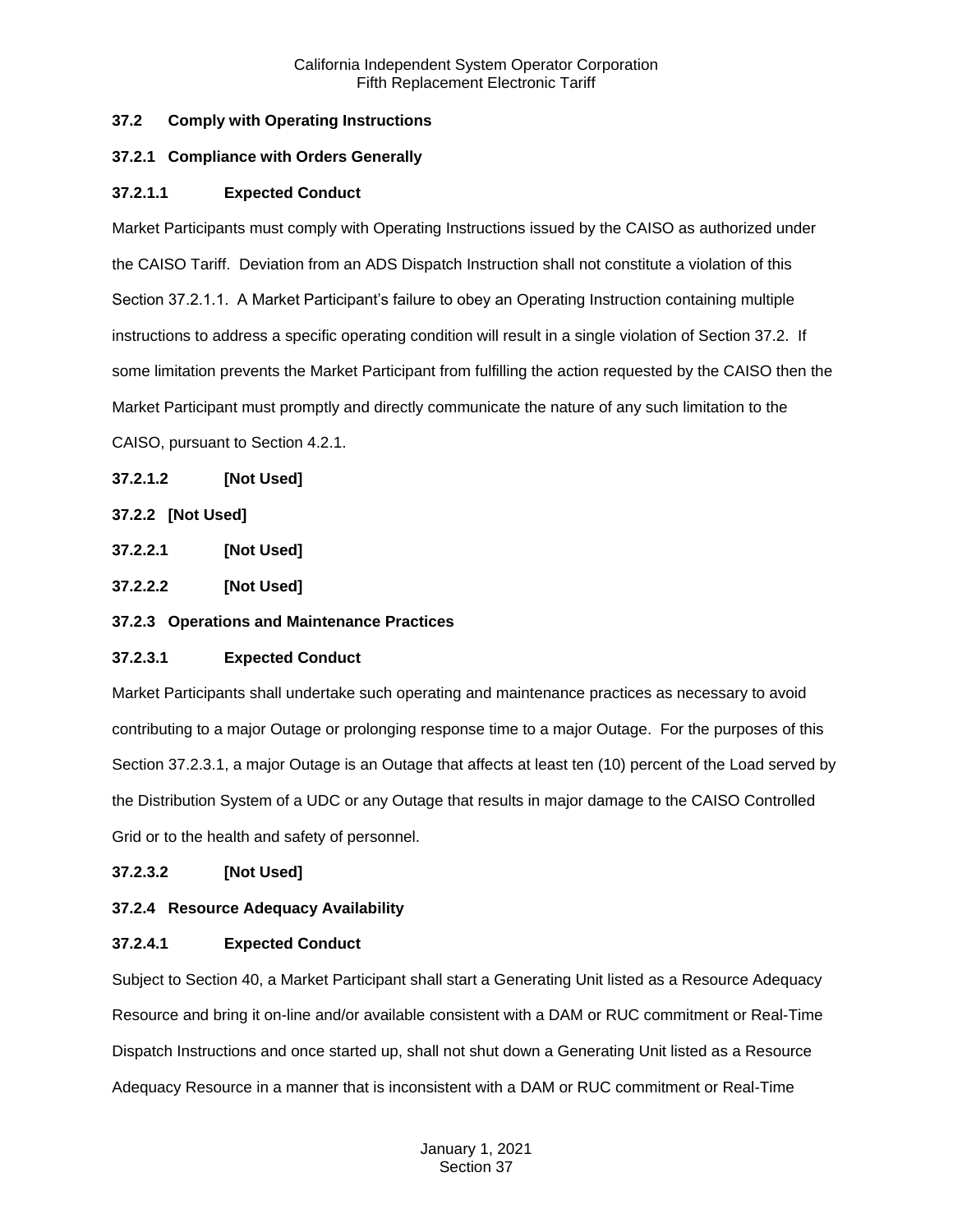Dispatch Instructions, unless the CAISO releases the Generating Unit after the RUC process is completed, or a derate or Outage prevents the Generating Unit from being on-line and available.

# **37.2.4.2 [Not Used]**

# <span id="page-3-0"></span>**37.2.5 [Not Used]**

<span id="page-3-1"></span>**37.2.6 [Not Used]**

# <span id="page-3-2"></span>**37.3 Submit Feasible Bids and Submissions to Self-Provide**

# <span id="page-3-3"></span>**37.3.1 Bidding Generally**

# **37.3.1.1 Expected Conduct**

Market Participants must submit Bids for Energy, RUC Capacity and Ancillary Services and Submissions to Self-Provide an Ancillary Service from resources that are reasonably expected to be available and capable of performing at the levels specified in the Bid, and to remain available and capable of so performing based on all information that is known to the Market Participant or should have been known to the Market Participant at the time of submission. Intertie Schedules in the RTM for import or export Energy are not subject to the foregoing requirement, but failure to deliver on such Intertie Schedules in the RTM can be subject to referral by DMM under Section 11.1, Appendix P.

# **37.3.2.1 [Not Used]**

# <span id="page-3-4"></span>**37.3.2 Exceptions**

The submission of a Bid or of a Submission to Self-Provide Ancillary Services that causes, or that the CAISO expects to cause Congestion shall not, by itself, constitute a violation of Section 37.3.1.

# <span id="page-3-5"></span>**37.4 Comply with Available Reporting Requirements**

# <span id="page-3-6"></span>**37.4.1 Reporting Availability**

# **37.4.1.1 Expected Conduct**

A Market Participant shall notify the CAISO Control Center of any Outage reportable pursuant to Section 9.3.10.3.1 of a Generating Unit subject to Section 4.6 within sixty (60) minutes after the Outage is discovered.

# **37.4.1.2 Sanctions**

A "violation" for purposes of this Section shall mean each failure to notify the CAISO Control Center about an Outage of a Generating Unit within sixty (60) minutes after the Outage is discovered, as required by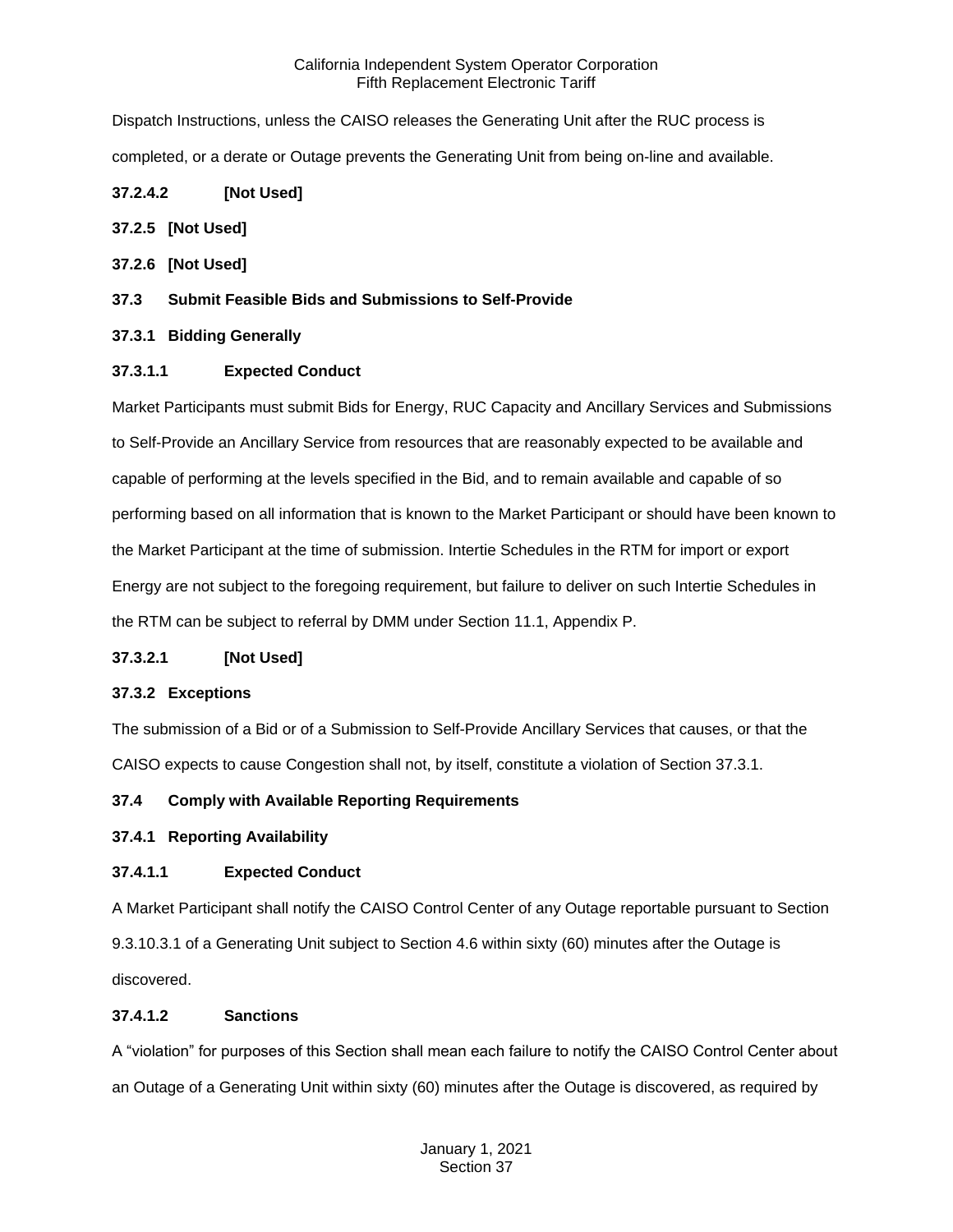Section 37.4.1, except that (a) for each Generating Unit, the first such failure in a calendar month shall not constitute a violation, and (b) for each Generating Unit, multiple failures in the same calendar day shall constitute a single violation. The Sanctions for a violation of Section 37.4.1 shall be as follows:

- (a) for each Generating Unit that is the subject of a violation, the Sanction for the first violation in a calendar month shall be a warning letter;
- (b) for each Generating Unit that is the subject of a violation, the Sanction for the second and subsequent violations in a calendar month will be a financial penalty, as follows:
	- (i) if the Generating Unit has not been the subject of a financial penalty for a previous violation within twelve (12) months of the instant violation, the Sanction will be \$1,000;
	- (ii) if the Generating Unit has been the subject of one financial penalty for a previous violation within twelve (12) months of the instant violation, the Sanction will be \$2,000;
	- (iii) if the Generating Unit has been the subject of two or more financial penalties for previous violations within twelve (12) months of the instant violation, the Sanction will be \$5,000.

# <span id="page-4-0"></span>**37.4.2 Scheduling and Final Approval of Outages**

# **37.4.2.1 Expected Conduct**

A Market Participant shall not undertake an Outage except as approved by the CAISO in accordance with Section 9.3.2, Section 9.3.9, and Section 9.3.6.7. A Market Participant shall not commence any Outage without obtaining final approval from the CAISO Control Center in accordance with Sections 9.3.9 and 9.3.10.

# **37.4.2.2 Sanctions**

The Sanctions for a violation of Section 37.4.2 shall be as follows: for the first violation within a rolling twelve (12) month period, \$5,000; for subsequent violations within a rolling twelve (12) month period, \$10,000. A "violation" shall mean each Outage undertaken for which all required approvals were not obtained.

# <span id="page-4-1"></span>**37.4.3 [Not Used]**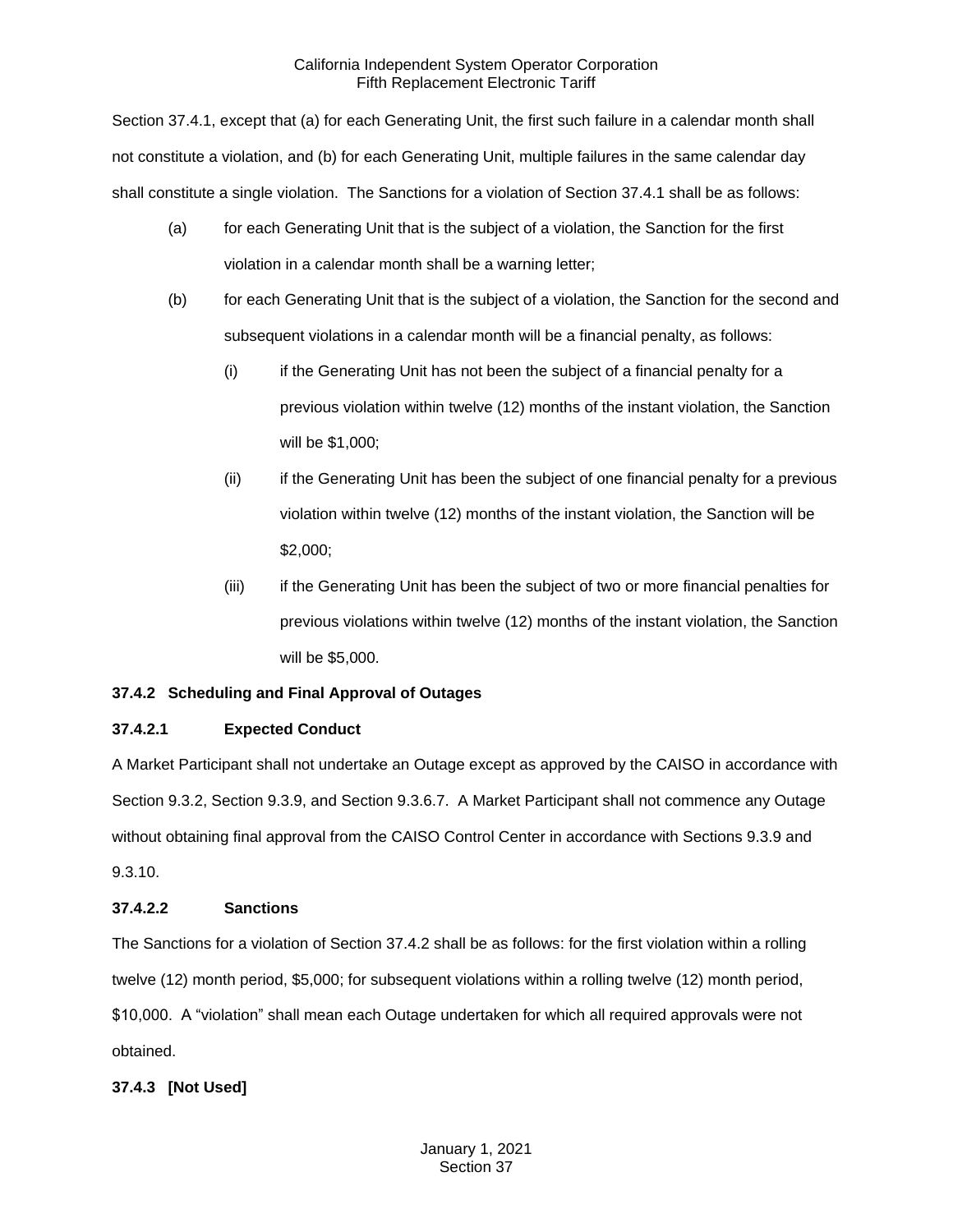# <span id="page-5-0"></span>**37.4.4 Enhancements and Exceptions**

Except as otherwise specifically provided, penalty amounts shall be tripled for any violation of Section 37.4.1 or 37.4.2 that occurs during a CAISO System Emergency.

# <span id="page-5-1"></span>**37.5 Provide Factually Accurate Information**

# <span id="page-5-2"></span>**37.5.1 [Not Used]**

# <span id="page-5-3"></span>**37.5.2 Inaccurate or Late Actual SQMD**

# **37.5.2.1 Expected Conduct**

Scheduling Coordinators representing Scheduling Coordinator Metered Entities shall provide complete and accurate Settlement Quality Meter Data for each Trading Hour and shall correct any errors in such data no later than fifty-two (52) Business Days after the Trading Day (T+52B). Failure either to submit complete and accurate Actual Settlement Quality Meter Data or to replace Estimated Settlement Quality Meter Data with complete and accurate Actual Settlement Quality Meter Data by T+52B is late Actual Settlement Quality Meter Data and shall be a violation of this rule. The failure to provide complete and accurate Actual Settlement Quality Meter Data, as required by Section 10.3.6 that causes an error to exist in such Settlement Quality Meter Data after fifty-two (52) Business Days after the Trading Day (T+52B) shall be a violation of this rule. Scheduling Coordinators that fail to submit Scheduling Coordinator Estimated Settlement Quality Meter Data that is complete and based on a good faith estimate that reasonably represents Demand and/or Generation quantities for each Settlement Period as required by Section 10 shall be a violation of this rule and may be referred to DMM for investigation.

# **37.5.2.2 Sanctions**

Violations under this Section 37.5.2 shall be subject to Sanction described in Section 37.11.

# **37.5.2.3 Disposition of Sanction Proceeds**

For purposes of redistributing collected market adjustments, any amounts collected under this provision shall be applied first to those parties affected by the conduct. Any excess amounts shall be disposed of as set forth in Section 37.9.4.

# <span id="page-5-4"></span>**37.6 Provide Information Required by CAISO Tariff**

# <span id="page-5-5"></span>**37.6.1 Required Information Generally**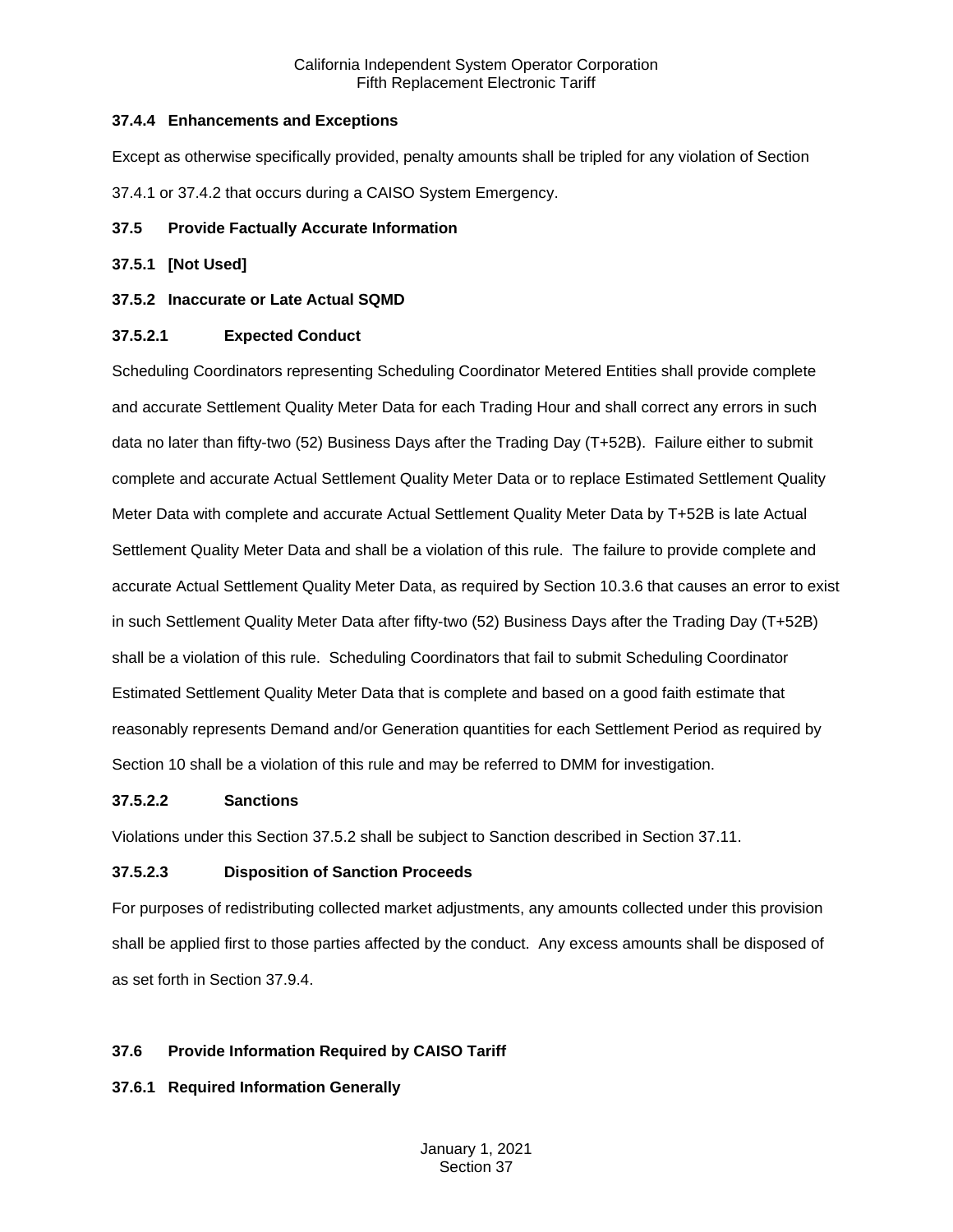# **37.6.1.1 Expected Conduct**

Except as provided below in Section 37.6.4 (Review by FERC), all information that is required to be submitted to the CAISO under the CAISO Tariff must be submitted by the specified deadline. For the purposes of this Section 37.6.1.1, the specified deadline is either the deadline established directly in the CAISO Tariff or, where the CAISO Tariff does not establish a specific deadline, by the deadline that the CAISO has authority to establish under the CAISO Tariff.

# **37.6.1.2 Sanctions**

Except as otherwise provided below, in Section 37.6.2 and Section 37.6.3, the Sanction for a violation of Section 37.6.1.1 shall be \$500 for each day that the required information is late.

#### <span id="page-6-0"></span>**37.6.2 Investigation Information**

#### **37.6.2.1 Expected Conduct**

Except as provided below in Section 37.6.4 (Review by FERC), Market Participants must submit information in response to a written request by the CAISO for information requested in the course of an investigation authorized by the CAISO by the deadline established in the request by the CAISO.

#### **37.6.2.2 Sanctions**

The Sanction for a violation of Section 37.6.2 shall be as follows: for the first violation in a rolling twelve (12) month period, \$1000/day; for the second violation in a rolling twelve (12) month period, \$2000/day; for the third and subsequent violations in a rolling twelve (12) month period, \$5000/day. For purposes of this subsection, a violation shall be each failure to provide a full response to a written request and the Sanction shall be determined from the date that the response was due until a full response to the request is received.

# <span id="page-6-1"></span>**37.6.3 Audit Materials**

# **37.6.3.1 Expected Conduct**

Except as provided below in Section 37.6.4 (Review by FERC), Market Participants shall comply with the CAISO's audit and/or test procedures authorized pursuant to Section 10.3.10, and further shall perform and submit an annual self-audit as required by the procedures the ISO establishes pursuant to Section 10.3.10, including procedures established relating to the deadline for submitting the required audit.

#### **37.6.3.2 Sanctions**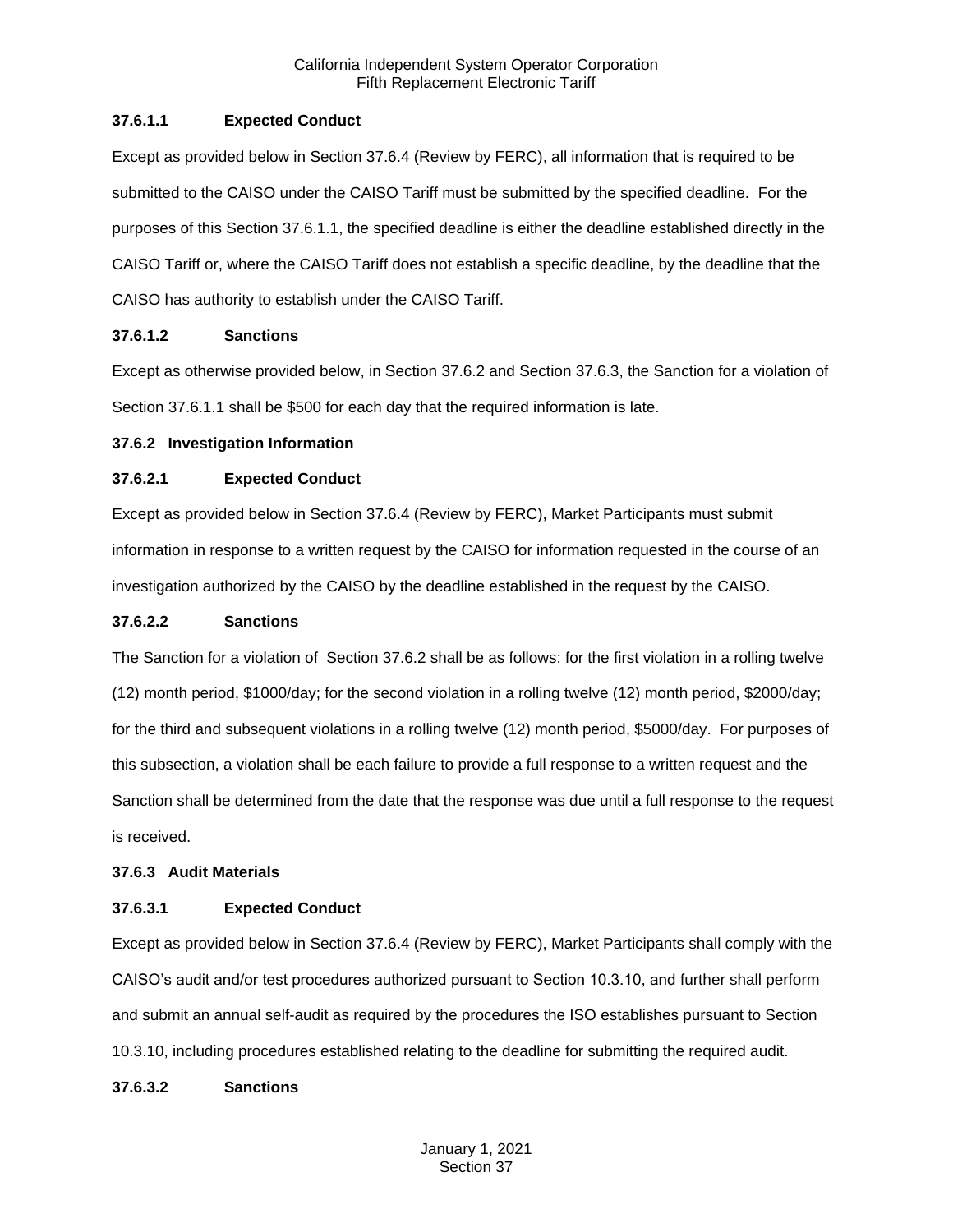For failure to submit an audit report as required by Section 10.3.10.1, the Sanction shall be \$1000/day until such report is received by the CAISO. For all other violations of this rule the Sanctions shall be as follows: for the first violation in a rolling twelve (12) month period, \$1000/day; for the second violation in a rolling twelve (12) month period, \$2000/day; for the third and subsequent violations in a rolling twelve (12) month period, \$5000/day. For purposes of this subsection, a "violation" shall be each failure to provide all information required under the audit or test, from the date that the information was due until all required information is received by the CAISO.

#### <span id="page-7-0"></span>**37.6.4 Review by FERC**

A Market Participant who objects to an information, audit or test obligation that is enforceable under Section 37.6.1, Section 37.6.2 or Section 37.6.3 above shall have the right immediately (and in all events, no later than the due date for the information) to seek review of the obligation with FERC. In the event that such review is sought, the time for submitting the response or other information to the CAISO shall be tolled until FERC resolves the issue.

<span id="page-7-1"></span>**37.7 [Not Used]**

#### <span id="page-7-2"></span>**37.8 Process for Investigation and Enforcement**

#### <span id="page-7-3"></span>**37.8.1 Purpose; Scope**

The provisions of this Section 37.8 set forth the procedures by which the CAISO will independently investigate potential violations of the Rules of Conduct and administer enforcement activities. Except as hereinafter provided the provisions of this section apply to the Rules of Conduct set forth in Sections 37.2 through 37.6.

#### <span id="page-7-4"></span>**37.8.2 Referrals to FERC**

Section 37.2.1, Section 37.2.3, Section 37.2.4, and Section 37.3.1 shall be enforced by FERC, in accordance with FERC's rules and procedures. Pursuant to Section 11 of Appendix P, DMM shall refer suspected violations of Section 37.2.1, Section 37.2.3, Section 37.2.4, and Section 37.3.1 to FERC. For violations of this Section 37 that are enforced by FERC, Section 37.8.3, Section 37.8.4, Section 37.8.5, Section 37.8.6, Section 37.8.7, Section 37.8.8, Section 37.8.9, and Section 37.8.10 shall not apply to any investigation DMM may conduct prior to submitting a referral to FERC.

#### <span id="page-7-5"></span>**37.8.3 Investigation**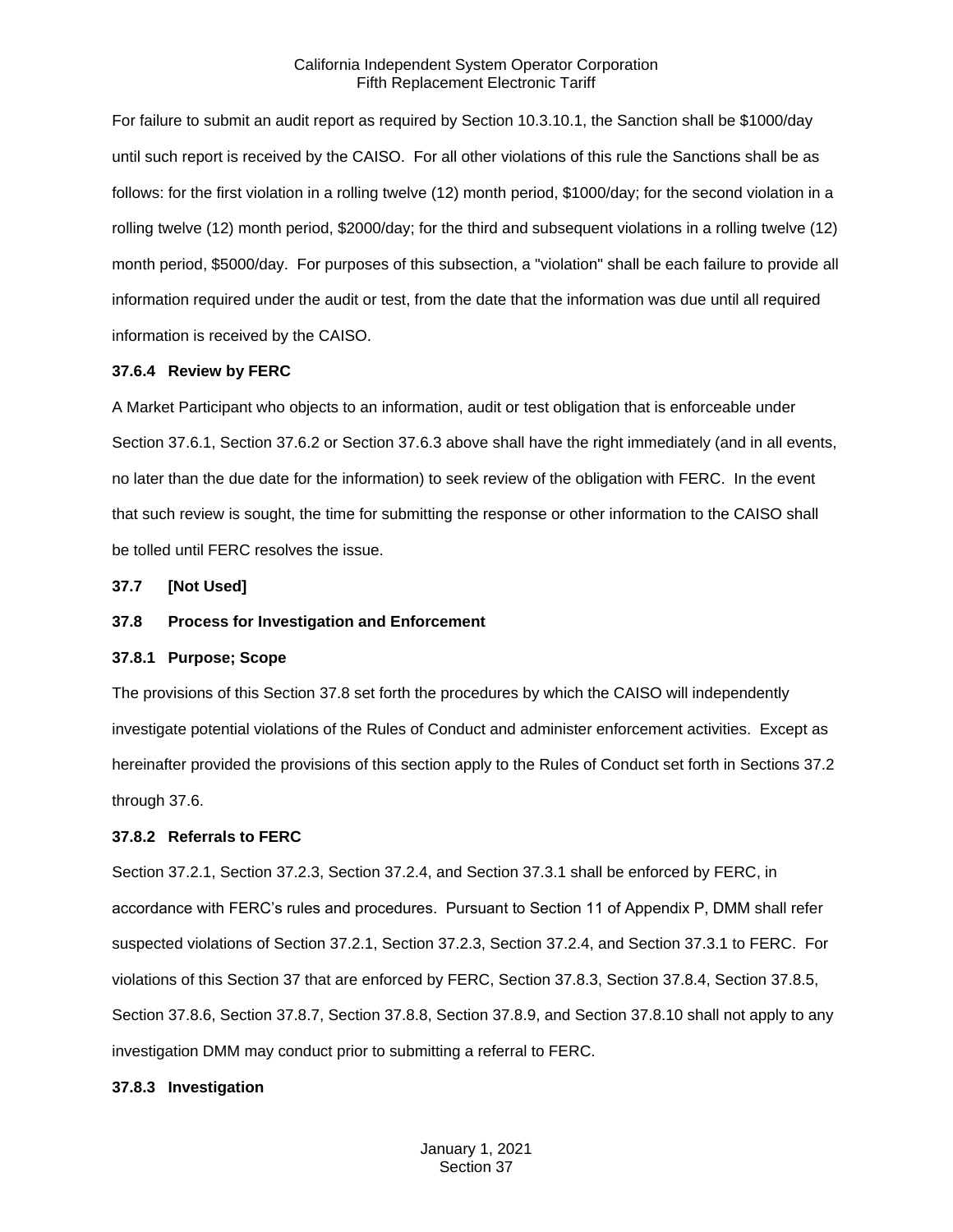The CAISO shall conduct a reasonable investigation seeking available facts, data, and other information relevant to the potential Rules of Conduct violation.

#### <span id="page-8-0"></span>**37.8.4 Notice**

The CAISO shall provide notice of the investigation in sufficient detail to allow for a meaningful response to the Scheduling Coordinator and, as limited below, to all Market Participants the Scheduling Coordinator represents that are the subject(s) of the investigation. The CAISO shall contact the Market Participant(s) that may be involved, so long as the CAISO has sufficient objective information to identify and verify the role of the Market Participant(s) in the potential Rules of Conduct violation. Such Market Participant(s) will likely have an existing contractual relationship with the CAISO (e.g., UDC, MSS, CAISO Metered Entity, Participating Transmission Owner, Participating Generator, Participating Load, Distributed Energy Resource Provider, or Demand Response Provider).

#### <span id="page-8-1"></span>**37.8.5 Opportunity to Present Evidence**

The CAISO shall provide an opportunity to the Market Participant(s) that are the subject(s) of the investigation to present any issues of fact or other information relevant to the potential Rules of Conduct violation being investigated. The CAISO shall consider all such information or data presented.

# <span id="page-8-2"></span>**37.8.6 Results of Investigation**

The CAISO shall notify the Market Participant(s) that are the subject(s) of the investigation of the results of the investigation. The Market Participant(s) shall have thirty (30) days to respond to the findings of the CAISO before the CAISO makes a determination of whether a Sanction is required by this CAISO Tariff.

# <span id="page-8-3"></span>**37.8.7 Statement of Findings and Conclusions**

Where the investigation results in a Sanction, the CAISO shall state its findings and conclusions in writing, and will make such writing available to the Scheduling Coordinator and, as provided in Section 37.8.4, to the Market Participant(s) that are the subject(s) of the investigation.

#### <span id="page-8-4"></span>**37.8.8 [Not Used]**

# <span id="page-8-5"></span>**37.8.9 Record of Investigation**

Where an investigation results in a Sanction, the CAISO will maintain a record of the investigation until its decision has been finally reviewed, if review is sought, or until the period for seeking review has expired.

# <span id="page-8-6"></span>**37.8.10 Review of Determination**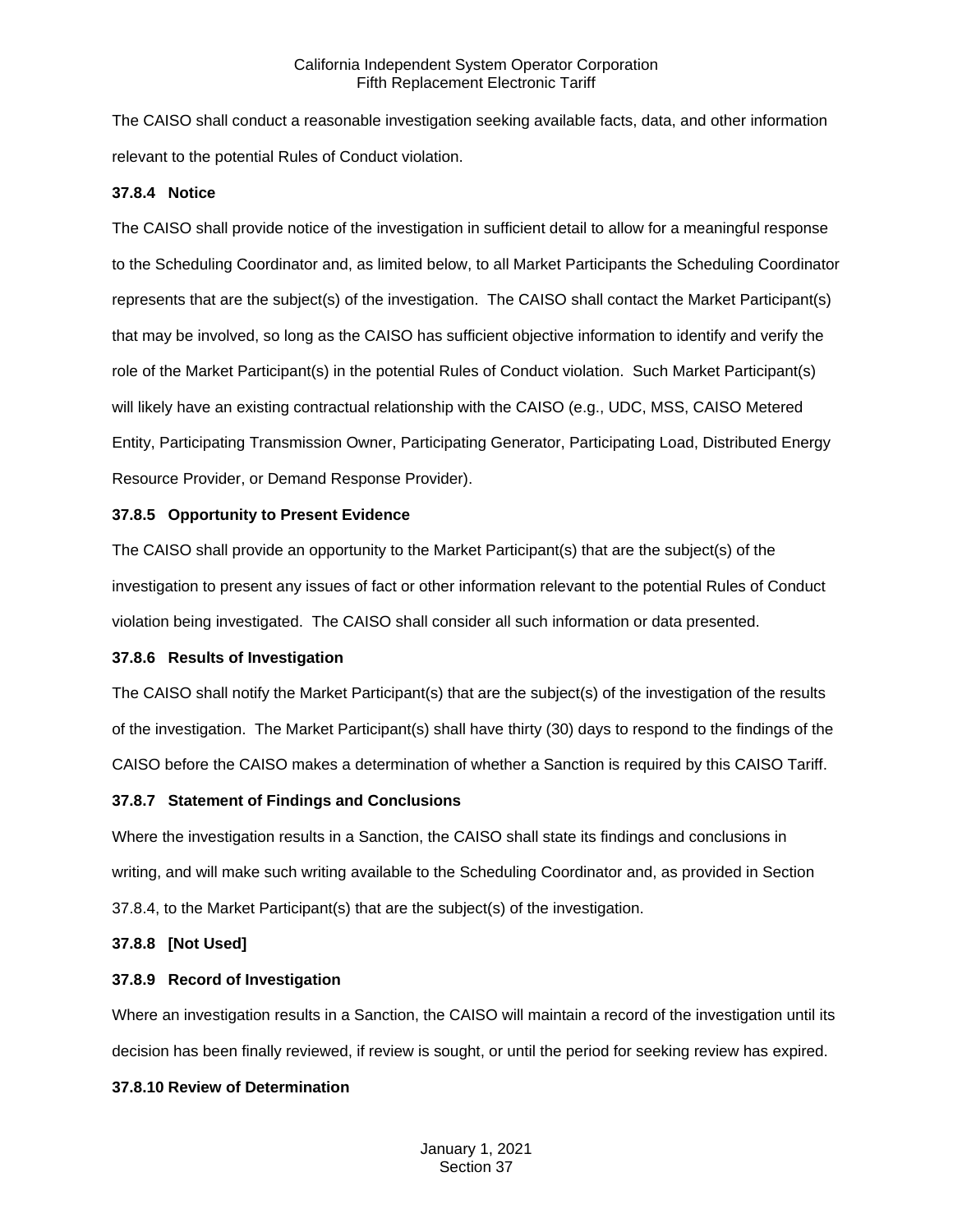A Scheduling Coordinator that receives a Sanction, or a Market Participant whose conduct gave rise to the Sanction, may obtain immediate review of the CAISO's determination by directly appealing to FERC, in accordance with FERC's rules and procedures. In such case, the applicable Scheduling Coordinator shall also dispute the Recalculation Settlement Statement containing the financial penalty, in accordance with Section 11. The Recalculation Settlement Statement dispute and appeal to FERC must be made in accordance with the timeline for raising disputes specified in Section 11.29.8. The penalty will be tolled until FERC renders its decision on the appeal. The disposition by FERC of such appeal shall be final, and no separate dispute of such Sanction may be initiated under Section 13. For the purpose of applying the time limitations set forth in Section 37.10.1, a Sanction will be considered assessed when it is included on a Recalculation Settlement Statement, whether or not the CAISO accepts a Scheduling Coordinator's dispute of such Recalculation Settlement Statement pending resolution of an appeal to FERC in accordance with this section or Section 37.9.3.3.

#### <span id="page-9-0"></span>**37.9 Administration of Sanctions**

#### <span id="page-9-1"></span>**37.9.1 Assessment, Waivers and Adjustments**

Penalty amounts for violation of these Rules of Conduct shall be calculated as specified in Section 37.4.1.2, Section 37.4.2.2, Section 37.4.4, Section 37.5.2.2, Section 37.6.1.2, Section 37.6.2.2, and Section 37.6.3.2.

# <span id="page-9-2"></span>**37.9.2 [Not Used]**

| 37.9.2.1 | [Not Used] |
|----------|------------|
| 37.9.2.2 | [Not Used] |
| 37.9.2.3 | [Not Used] |
| 37.9.2.4 | [Not Used] |
| 37.9.2.5 | [Not Used] |

**37.9.2.6 [Not Used]**

# <span id="page-9-3"></span>**37.9.3 Settlement**

# **37.9.3.1 Settlement Statements**

The CAISO will administer any penalties issued under this Section 37 through Recalculation Settlement Statements, as relevant, issued to the responsible Scheduling Coordinator by the CAISO. Before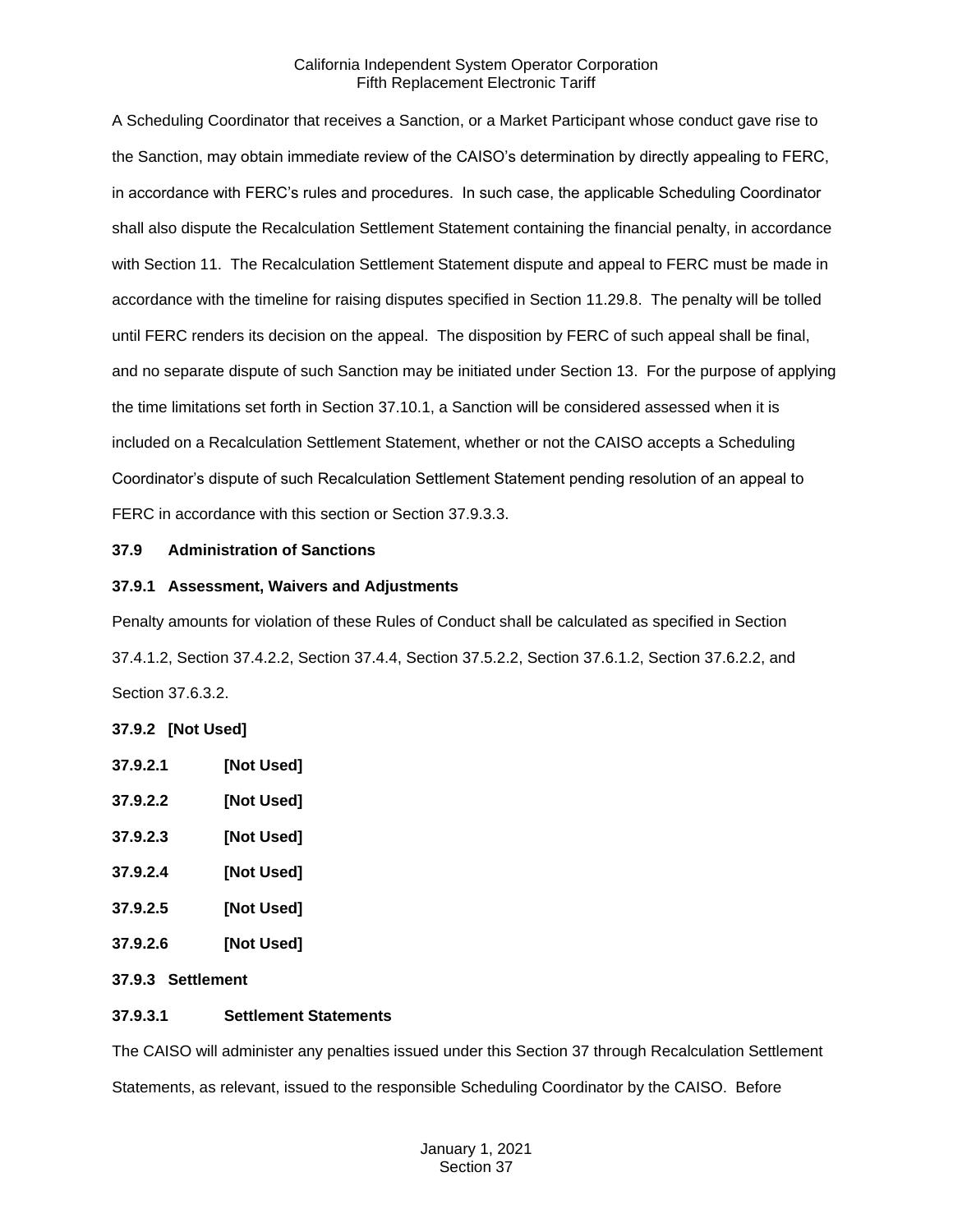invoicing a financial penalty through the Settlement process, the CAISO will provide a description of the penalty to the responsible Scheduling Coordinator and all Market Participants the Scheduling Coordinator represents that are liable for the penalty, when the CAISO has sufficient objective information to identify and verify responsibility of such Market Participants. The description shall include the identity of the Market Participant that committed the violation and the amount of the penalty.

#### **37.9.3.2 Payment**

Except as provided in Section 37.8.10 or Section 37.9.3.3 below, the Scheduling Coordinator shall be obligated to pay all penalty amounts reflected on Settlement Statements to the CAISO pursuant to the CAISO's Settlement process, as set forth in Section 11.

#### **37.9.3.3 Other Responsible Party**

Where a party or parties other than the Scheduling Coordinator is responsible for the conduct giving rise to a penalty reflected on a Settlement Statement, and where the Scheduling Coordinator bears no responsibility for the conduct, such other party or parties ultimately shall be liable for the penalty. Under such circumstances, the Scheduling Coordinator shall use reasonable efforts to obtain payment of the penalty from the responsible party(ies) and to remit such payment to the CAISO in the ordinary course of the Settlement process. In the event that the responsible party(ies) wish to dispute the penalty, or the Scheduling Coordinator otherwise is unable to obtain payment from the responsible parties, the Scheduling Coordinator shall notify the CAISO and dispute the Settlement Statement. The CAISO promptly shall notify FERC. If the CAISO finds that a Market Participant separate from the Scheduling Coordinator that is unable to obtain payment from the responsible party(ies) is solely responsible for a violation, the Scheduling Coordinator that is unable to obtain payment may net its payment of its Invoice amount by the amount of the penalty in question. The CAISO may refuse to offer further service to any responsible party that fails to pay a penalty, unless excused under the terms of the CAISO Tariff, by providing notice of such refusal to the Scheduling Coordinator. Following such notice, the Scheduling Coordinator shall be liable for any subsequent penalties assessed on account of such responsible party.

# **37.9.3.4 [Not Used]**

# <span id="page-10-0"></span>**37.9.4 Disposition of Proceeds**

The CAISO shall collect penalties assessed pursuant to this Section 37.9 and deposit such amounts in an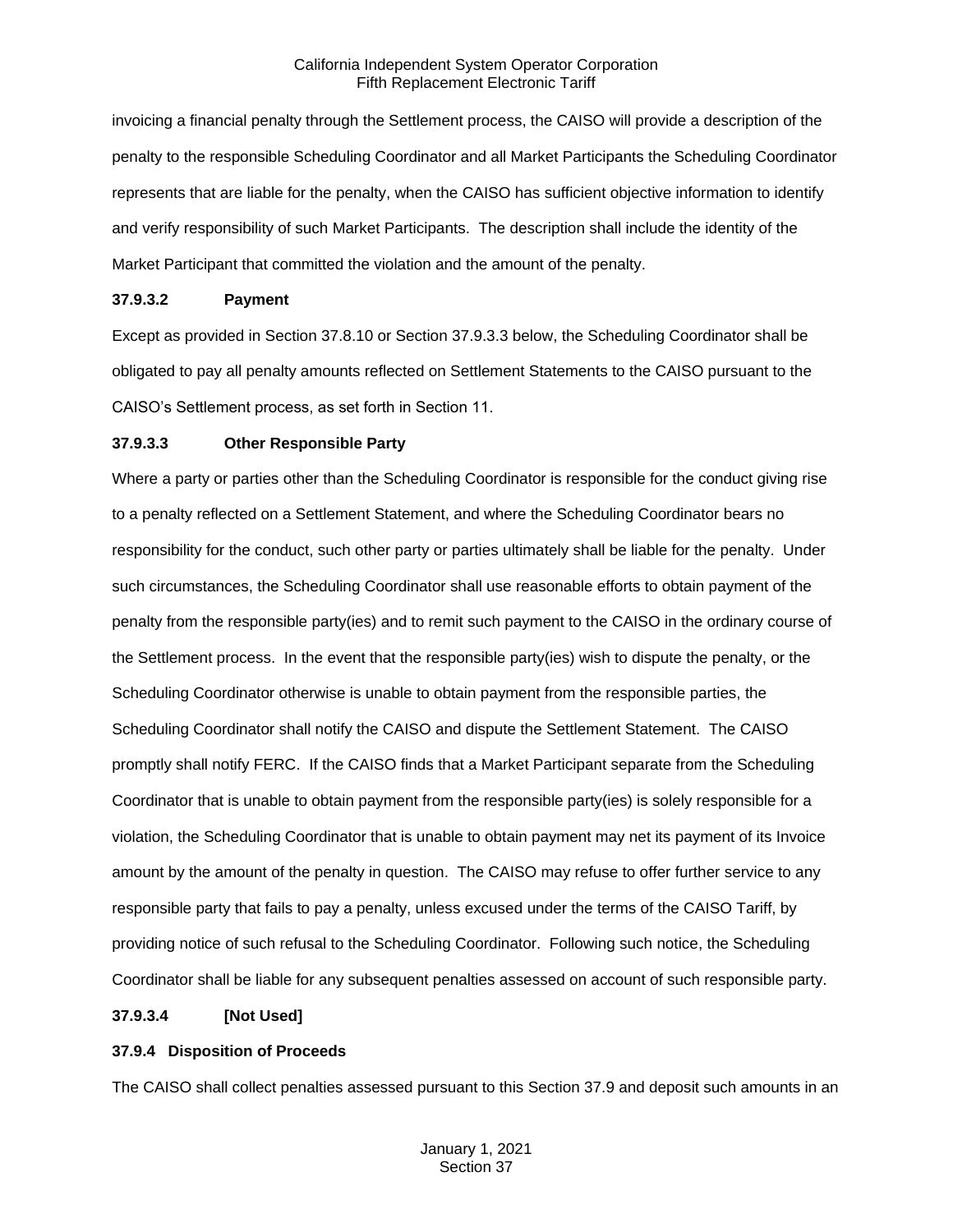interest bearing trust account. After the end of each calendar year, the CAISO shall distribute the penalty amounts together with interest earned through payments to Scheduling Coordinators as provided herein. For the purpose of this Section 37.9.4, "eligible Market Participants" shall be those Market Participants that were not assessed a financial penalty pursuant to this Section 37 during the calendar year. Each Scheduling Coordinator that paid GMC during the calendar year will identify, in a manner to be specified by the CAISO, the amount of GMC paid by each Market Participant for whom that Scheduling Coordinator provided service during that calendar year. The total amount assigned to all Market Participants served by that Scheduling Coordinator in such calendar year (including the Scheduling Coordinator itself for services provided on its own behalf), shall equal the total GMC paid by that Scheduling Coordinator.

The CAISO will calculate the payment due each Scheduling Coordinator based on the lesser of the GMC actually paid by all eligible Market Participants represented by that Scheduling Coordinator, or the product of a) the amount in the trust account, including interest, and b) the ratio of the GMC paid by each Scheduling Coordinator for eligible Market Participants, to the total of such amounts paid by all Scheduling Coordinators. Each Scheduling Coordinator is responsible for distributing payments to the eligible Market Participants it represented in proportion to GMC collected from each eligible Market Participant.

Prior to allocating the penalty proceeds, the CAISO will obtain FERC's approval of its determination of eligible Market Participants and their respective shares of the trust account proceeds. If the total amount in the trust account to be so allocated exceeds the total GMC obligation of all eligible Market Participants, then such excess shall be treated in accordance with Section 11.29.9.6.3.

#### <span id="page-11-0"></span>**37.10 Miscellaneous**

#### <span id="page-11-1"></span>**37.10.1 Time Limitation**

An investigation of events potentially subject to Sanction by the CAISO under this Section 37 must be commenced within ninety (90) days of discovery of the events. Sanctions may be assessed under this Section 37 up to one year after discovery of the events constituting the violation, but no later than three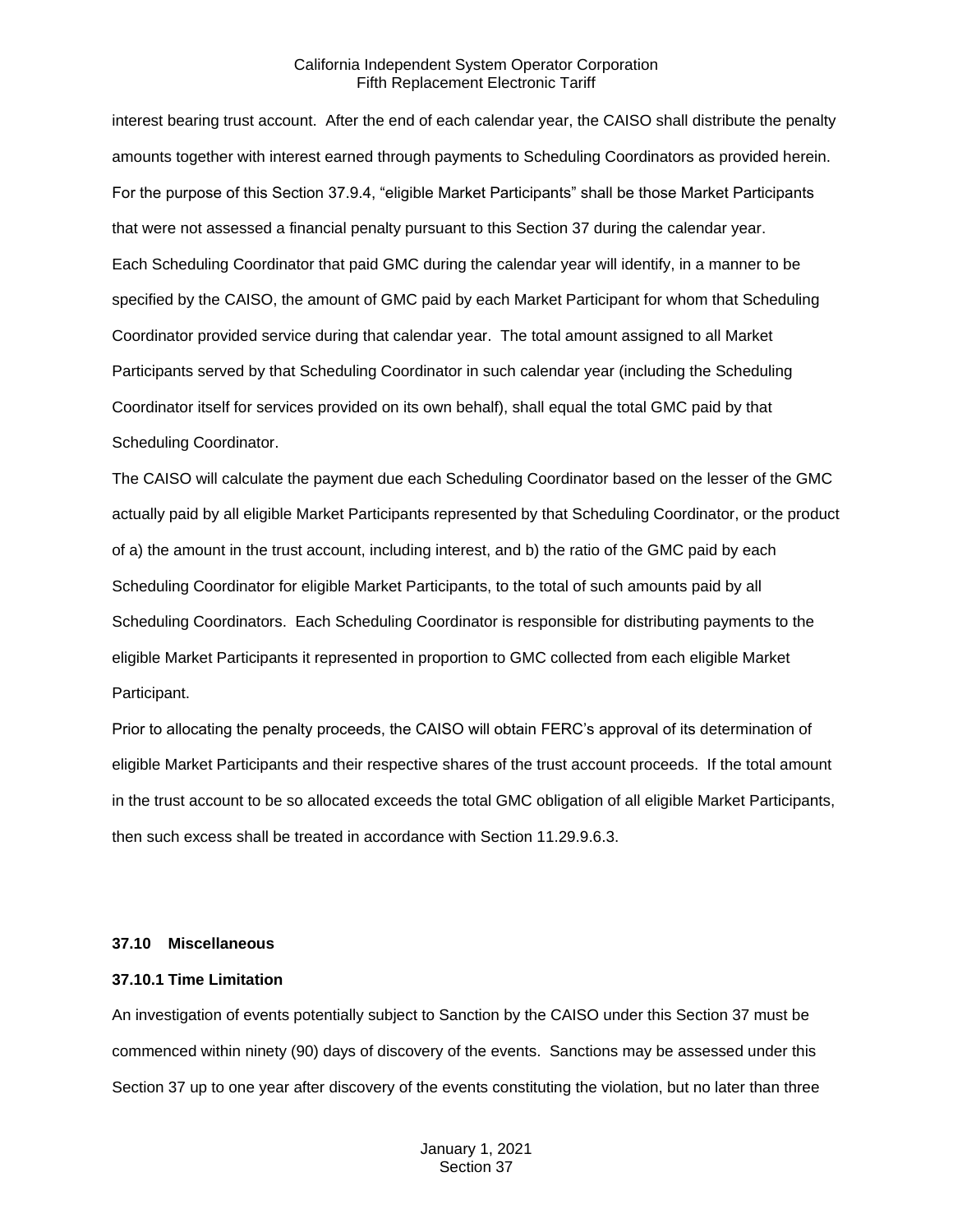years after the date of the violation. Nothing in this section shall limit the rights or liabilities of any party under any other provision of applicable laws, regulations or tariff provisions.

#### <span id="page-12-0"></span>**37.10.2 No Limitation on other Rights**

Nothing contained in this Section 37 shall limit the ability of the CAISO to collect information from Market Participants or to establish new provisions pursuant to Section 15.

#### <span id="page-12-1"></span>**37.11 Method for Calculating Penalties**

#### <span id="page-12-2"></span>**37.11.1 Inaccurate or Late Actual SQMD Penalty**

There is no Sanction for the submission of inaccurate or late Actual Settlement Quality Meter Data used for Initial Settlement Statement T+9B. However, failure by a Scheduling Coordinator, under a specific SCID, to submit Actual Settlement Quality Meter Data or to replace Estimated Settlement Quality Meter Data with Actual Settlement Quality Meter Data by fifty-two (52) Business Days after the Trading Day (T+52B) for one or more scheduled Resource IDs for a given Trading Day is late Actual Settlement Quality Meter Data and constitutes a Rule of Conduct violation. The Sanction is \$1,000 and the Scheduling Coordinator is required to submit Actual Settlement Quality Meter Data by the Meter Data Resubmittal Deadline of T+214B for Recalculation Settlement Statement T+11M. Where a Scheduling Coordinator fails to submit Actual Settlement Quality Meter Data or to replace Estimated Settlement Quality Meter Data with Actual Settlement Quality Meter Data by T+52B for one or more scheduled Resource IDs for a given Trading Day, and that Scheduling Coordinator also fails to submit Actual Settlement Quality Meter Data by the Meter Data Resubmittal Deadline of T+214B for Recalculation Settlement Statement T+11M, then the Scheduling Coordinator shall also be levied a Sanction of \$3,000. The submission by a Scheduling Coordinator of Actual Settlement Quality Meter Data that causes an error to exist in such Actual Settlement Quality Meter Data after T+52B shall constitute inaccurate Actual Settlement Quality Meter Data and is a Rule of Conduct violation. The Sanction is \$1,000. All violations of this Section 37.11.1 shall be found per SCID per Trading Day and all Sanctions assessed under this Section 37.11.1 shall be levied per SCID per Trading Day. Accordingly, for any given trade date, one Scheduling Coordinator may be found to have committed multiple violations of, and may be assessed multiple Sanctions under, this Section 37.11.1.

#### <span id="page-12-3"></span>**37.11.2 Inaccurate or Actual SQMD Penalty without Recalculation Settlement Statement**